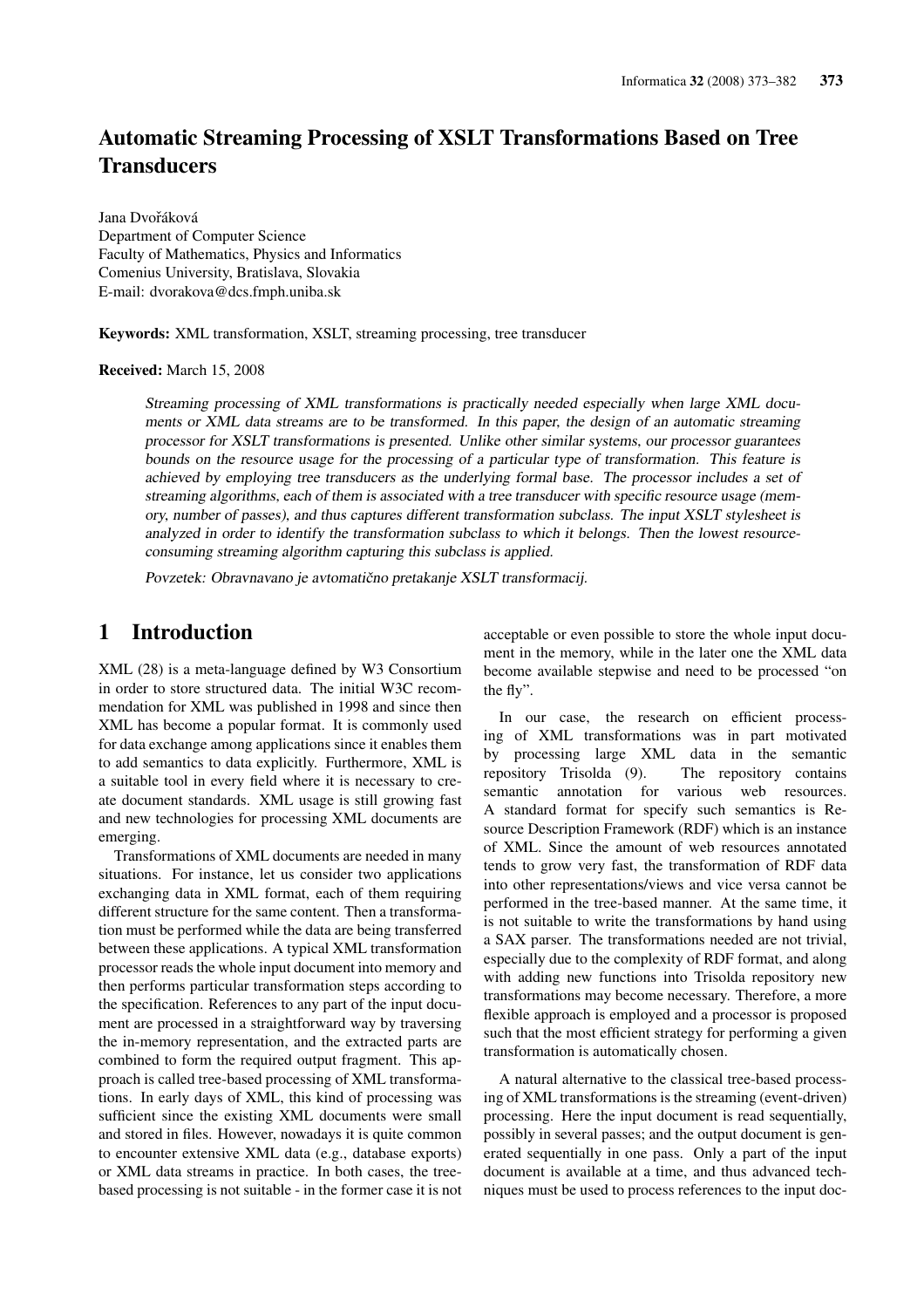ument and connect the extracted parts to the proper position within the output document.

Currently, the most frequently used XML transformation languages are XSLT (27) and XQuery (29), both general (Turing-complete) languages intended for tree-based processing. There is a great interest to identify XSLT and XOuery transformations which allow efficient streaming processing. When designing an XSLT/XQuery streaming processor, the key task is to find the way of handling the non-streaming constructs of the languages. The streaming algorithms for XSLT and XQuery transformations are however still under development and the complexity issues such as memory requirements and the number of passes needed for specific, clearly defined transformation classes have not yet been analyzed.

The main contribution of this work is the design of a system for automatic streaming processing of XSLT transformations yielding the following properties:

- The transformation classes captured are clearly characterized. Each such class contains transformations with common properties - it represents an XSLT subset obtained by restricting constructs used in the XSLT stylesheet.
- A streaming algorithm is designed for each transformation class. The main design goal is to minimize the upper bound of memory usage, i.e., to use optimal (or close to optimal) amount of memory. Such upper bound is explicitly stated for each algorithm.

These features are achieved by employing tree transducers as the underlying formal base. Specifically, the design of the processor is based on the formal framework for XML transformations introduced in (10). In this paper, the framework is simplified and customized in order to facilitate the implementation. It contains a general model  $-$  an abstract model of general, tree-based transformation languages, and a set of streaming models that differ in the kind of memory used and the number of passes over the input allowed. Each streaming model can simulate some restricted general model. The framework contains a simulation algorithm for each such pair *streaming model*  $\rightarrow$  *restricted* general model. The framework is abstract, and thus can be used to develop automatic streaming processors for other general transformation languages as well (e.g., XQuery).

The implementation level of the framework for XSLT language includes the implementation of streaming models and two modules: (1) an analyzer that associates the input XSLT stylesheet with the lowest resource-consuming streaming model that is able to process it, and (2) the translator that automatically converts the XSLT stylesheet into the streaming model chosen according to the associated simulation algorithm. The processor based on the framework is easily extensible since new transducers and algorithms may be specified and implemented, as well as optimizable since the current algorithms may be replaced by the more efficient ones. Although there are some XML transformations such that their streaming processing is always high resource-consuming (e.g., complete reordering of element children), most of the practical transformations can be processed with reasonable bounds on the resource usage and thus, more effectively than when processed in the tree-based manner.

The rest of this paper is organized as follows: Section 2 contains description of both approaches to processing XML transformations and the complexity measures related to streaming processing. In Section 3, the customized formal framework for XML transformations is introduced and the underlying tree transducers are described. An example algorithm designed within the framework is presented in Section 4. In Section 5, the design of our automatic streaming processor for XSLT transformations is introduced. In Section 6, the relation to other work is discussed. Section 7 briefly introduces the implementation of the example streaming algorithm and Section 8 concludes with summary and comments on future work.

## $\overline{2}$ **Complexity of streaming** processing

In this section, the relevant complexity measures for the streaming algorithms for XML transformations are specified.

An XML document contains the following basic constructs: elements, element attributes, and text values. The document may be represented as a tree that is obtained by a natural one-to-one mapping between elements and internal nodes of the tree. The text values appear in the leaves of such tree. Reading a document in document order then exactly corresponds to the preorder traversal of the constructed tree.



Figure 1: Two types of XML transformation processing: (a) tree-based processing, (b) streaming processing.

The tree-based processing of XML transformations (Fig. 1a) is flexible in the sense that the input document is stored in the memory as a tree and can be traversed in any direction. On the contrary, during the streaming processing (Fig. 1b) the elements of the input document become available stepwise in document order and similarly the output elements are generated in document order. The actual context is restricted to a single input node. Clearly, one-pass streaming processor without an additional memory is able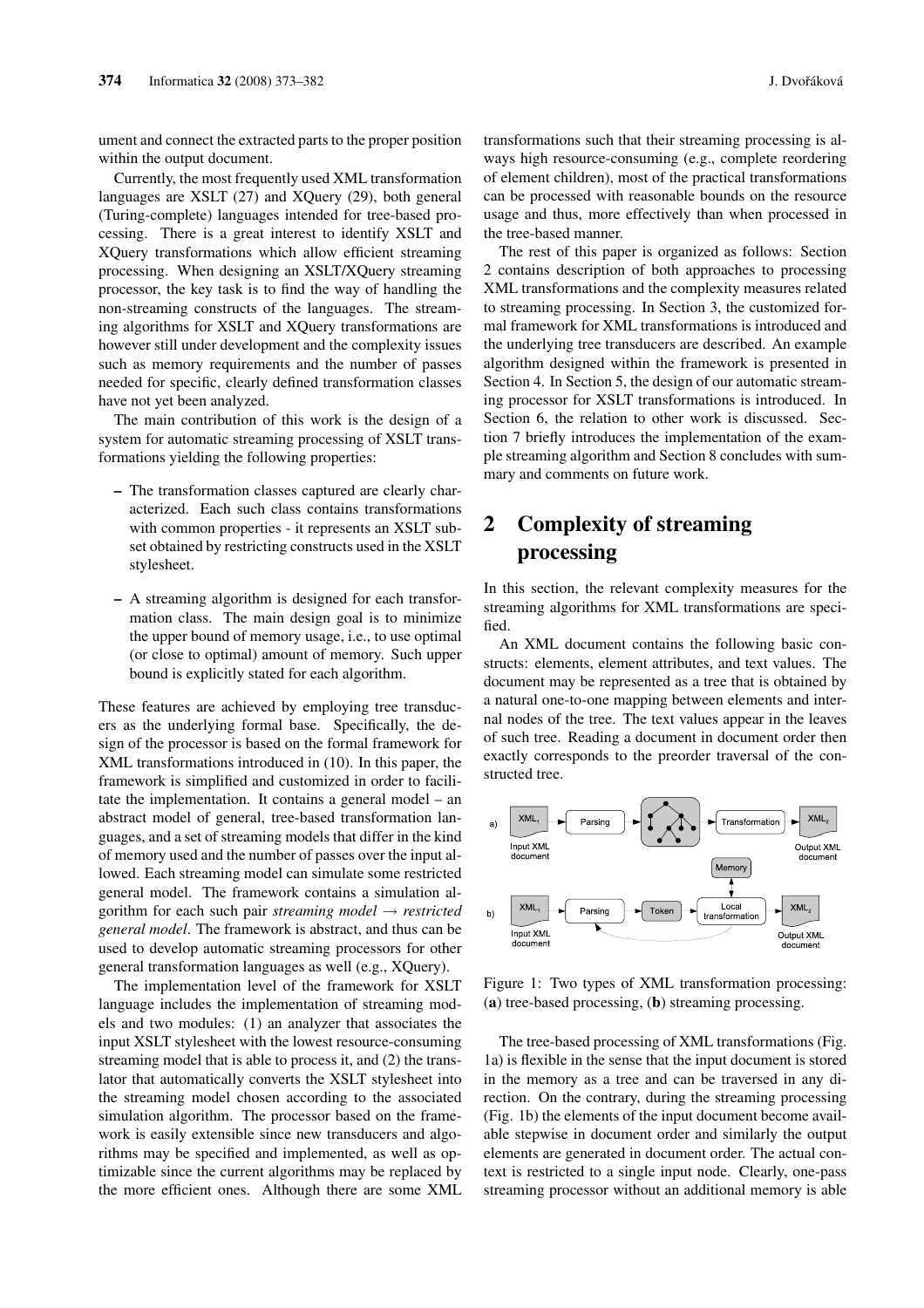to perform only simple transformations, such as renaming elements and attributes, changing attribute values, filtering. It must be extended to perform more complex restructuring. The common extensions are (1) allowing more passes over the input document, (2) adding an additional memory for storing temporary data. The extensions can be com- $\beta$  bined<sup>1</sup>. We obtain the corresponding complexity measures for streaming processing of XML transformations:

- 1. the number of the passes over the input tree,
- 2. the memory size.

It is reasonable to consider the complexity of the streaming processing in relation to the tree-based processing. As mentioned in Section 1, all XML transformations can be expressed in both XSLT and XQuery, and processed by their tree-based processors. Various transformation subclasses can be then characterized by putting restrictions on these general transformation languages, typically by excluding certain constructs.

When designing streaming algorithms, we have a choice regarding three settings – the type of the memory used (none, stack, buffers for storing XML fragments), and the values of the two complexity measures mentioned. Streaming algorithms with different settings may capture different transformation subclasses. Since the transformation subclasses are characterized as some subsets of the general transformation language considered, the key issue in the algorithms is to realize a streaming simulation of the nonstreaming constructs included in the restricted language (see Fig.  $2$ ).



Figure 2: The streaming simulation of subsets of a general transformation language.

We use tree transducers to design the streaming algorithms formally and to model transformation subclasses. They are included in the formal framework for streaming XML transformations that are described in the next section.

#### 3 **Formal framework**

The framework is intended as a formal base for automatic streaming processors of the general transformation languages. It does not cover all XML transformations. In order to keep the models employed simple and comprehensible, it is restricted to model primarily the transformations that capture the relevant problems of streaming processing. In Section 5, a way how some of the restrictions on the transformation set can be overcome in the implementation is described.

The framework consists of the following formal models:



Figure 3: A schema of the formal framework.

- 1. a basic general model for tree-based processing of XML transformations and its restrictions,
- 2. a basic streaming model for streaming processing of XML transformations and its extensions.

The design of both models results from an analysis of various tree transformation models, XML transformation models as well as real-world XML transformation languages and systems. They are based on tree transducers, models for tree transformations (25) originated in the formal language theory. We introduce two novel models – a general XML transducer (GXT) used as the general model, and a streaming XML transducer (SXT) used as the streaming model. They are defined in common terms in order to facilitate development of the simulation algorithms.

The overall schema of the framework is shown in Fig. 3. The basic SXT represents a simple one-pass streaming model without an additional memory. Following the ideas from Section 2, it can be extended by memory for storing temporary data and by allowing more passes over the input document. The basic GXT represents the most powerful general model. As already mentioned, it does not capture all XML transformations, but only a subset significant in the case of streaming processing.

For each extended SXT, the transformation subclass captured is identified by imposing various restrictions on the basic GXT. The inclusion is proved by providing an algorithm for simulating this restricted GXT by the given extended SXT.

#### $3.1$ **Notions and Notations**

XML Document Abstraction. In what follows, element attributes and data values are not considered<sup>2</sup>. Let  $\Sigma$  be an alphabet of element names. The set of *XML trees* over  $\Sigma$  is denoted by  $T_{\Sigma}$ , the empty XML tree is denoted by  $\varepsilon$ . An indexed XML tree may in addition have some leaves labeled by symbols from a given set  $X$ . A set of XML trees over  $\Sigma$  indexed by X is denoted by  $\mathcal{T}_{\Sigma}(X)$ . In the *rightmost* indexed XML tree, the element of the indexing set occurs only as the rightmost leaf. The set of rightmost indexed XML trees is denoted by  $\mathcal{T}_{\Sigma}(X)_r$ .

A particular XML tree  $t \in T_{\Sigma}(X)$  is uniquely specified as a triple  $(V_t, E_t, \lambda_t)$  where  $V_t$  is a set of nodes,  $E_t \subseteq$  $V_t \times V_t$  is a set of edges, and  $\lambda_t : V_t \to \Sigma \cup X$  is a labeling function.

<sup>&</sup>lt;sup>1</sup>More passes over the input tree are not possible for XML data streams that must be processed "on the fly".

<sup>&</sup>lt;sup>2</sup>We refer the reader to  $(10)$  for the definition of the extended framework including both element attributes and data values.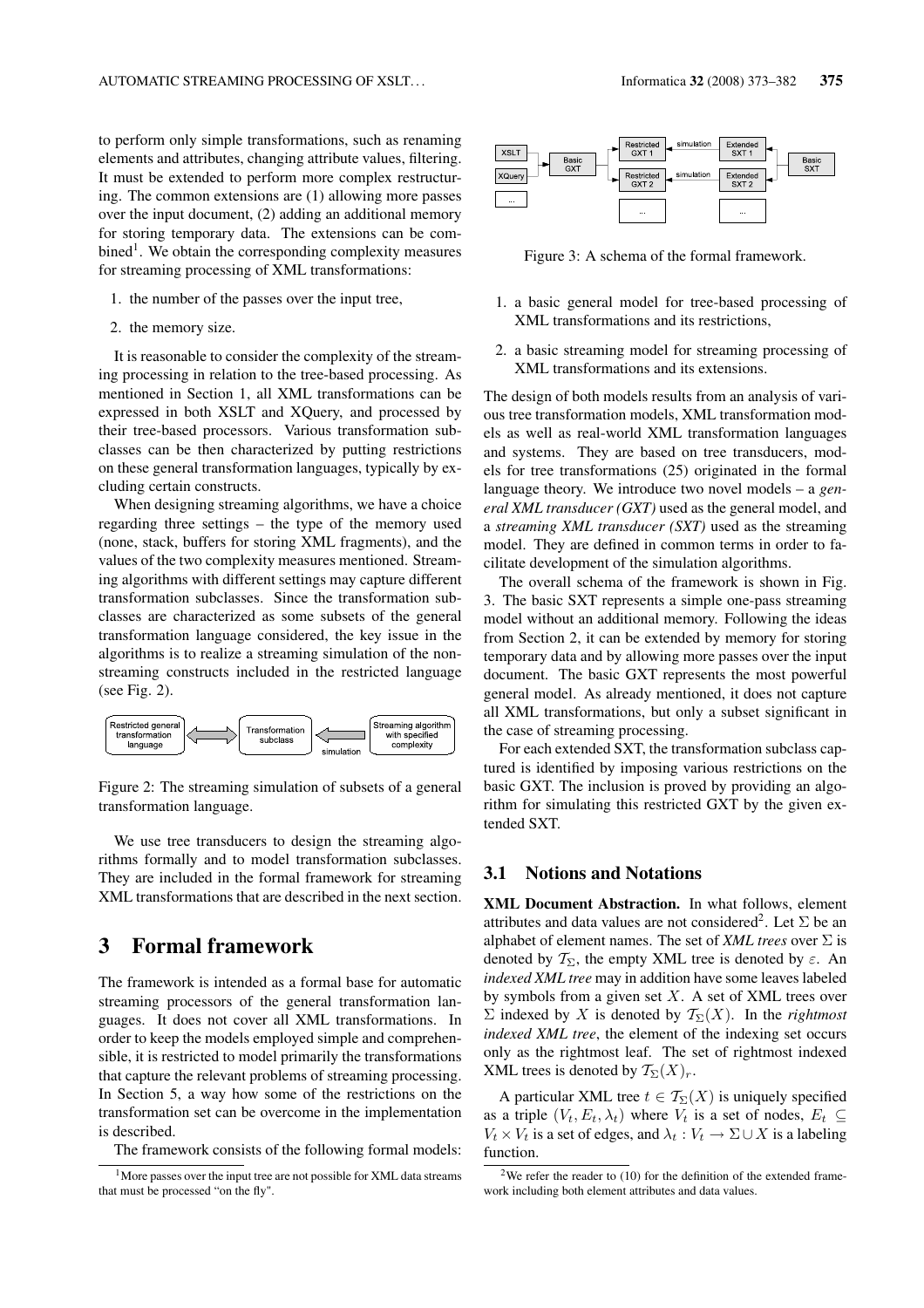

Figure 4: An example of the XML tree.

**Example 3.1.** An XML tree  $t = (V_t, E_t, \lambda_t)$  over the alphabet  $\Sigma = {\alpha, \beta, \gamma}$  and the empty indexing set  $X = \emptyset$  is shown in Fig. 4. The nodes of  $t$  are uniquely identified by dynamic level numbering. The sets  $V_t$ ,  $E_t$  and the labeling function  $\lambda_t$  are defined as follows:

$$
V_t = \{1, 1.1, 1.2, 1.1.1, 1.2.1, 1.2.2\}
$$
  
\n
$$
\lambda_t(1) = \alpha, \quad \lambda_t(1.1.1) = \beta,
$$
  
\n
$$
\lambda_t(1.1) = \beta, \quad \lambda_t(1.2.1) = \gamma,
$$
  
\n
$$
\lambda_t(1.2) = \gamma, \quad \lambda_t(1.2.2) = \gamma.
$$

**Selecting Expressions.** Simple selecting expressions, derived from XPath expressions (26), are used to locate the nodes within the XML tree. The selecting expression is a *path* consisting of a sequence of *steps*. It can be either absolute (starting with  $\ell$ ), or relative. The step consists of two components – an axis specifier  $axis$  and a predicate pred. They are specified as outlined below. Comparing to the XPath language, the set of expressions is restricted and the syntax of some constructs is simplified  $-$  the meaning is explained in parentheses. The semantics of the selecting expressions follows the semantics of the equivalent XPath expressions.

| step :                                                                                                                                                                                                                                                                  | $axis$ [pred] |
|-------------------------------------------------------------------------------------------------------------------------------------------------------------------------------------------------------------------------------------------------------------------------|---------------|
| $axis$ : $\times$ (self),<br>} (child), $\downarrow$ * (descendant),<br>$\uparrow$ (parent), $\uparrow$ * (ancestor),<br>$\leftarrow$ (left sibling), $\stackrel{*}{\leftarrow}$ (preceding),<br>$\rightarrow$ (right sibling), $\stackrel{*}{\rightarrow}$ (following) |               |
| $pred$ : * (select all elements)<br>name (select the elements named<br>name)<br>i (select the element on <i>i</i> -th<br>position within siblings)<br>step (select the elements having<br>context specified by <i>sten</i> )                                            |               |

The names of the elements are taken from an alphabet  $\Sigma$ . The set of selecting expressions over  $\Sigma$  is denoted by  $S_{\Sigma}$ . The evaluation of a selecting expression in the context of some XML tree t and one of its nodes  $u \in V_t$  returns the same set of nodes of  $t$  as the evaluation of the corresponding XPath expression. Note that the context set contains a single node only.

#### **XML Transducers**  $3.2$

**General XML Transducer** (Fig. 5a). The input heads of GXT traverse the input tree in any direction and the output is generated from the root to the leaves. At the beginning of a transformation, the transducer has only one input head, which aims at the root of the input tree, and one output head, which aims at the root position of the empty output tree. During a single transformation step, the whole input tree is available as a context. One or more new computation branches can be spawned and the corresponding input control is moved to the input nodes specified by selecting expressions. At the same time, the output heads may generate a new part of the output.

Formally, the GXT is a 5-tuple  $T = (Q, \Sigma, \Delta, q_0, R)$ , where

- $-Q$  is a finite set of states,
- $\Sigma$  is an input alphabet,
- $-\Delta$  is an output alphabet.
- $-a_0 \in Q$  is an initial state, and
- $R$  is a set of rules of the form

$$
Q \times \Sigma \to T_{\Delta}(Q \times S_{\Sigma}).
$$

For each  $q \in Q$  and  $\sigma \in \Sigma$ , there is exactly one rhs such that  $(q, \sigma) \rightarrow rhs \in Q$ .

The right-hand side of a rule contains an XML tree over the output alphabet indexed by *rule calls* – pairs of the form  $(q, exp)$ , where q is a state and  $exp$  is a selecting expression that returns a sequence of input nodes to be processed recursively. A simple example of a GXT transformation follows.

**Example 3.2.** Let  $T = (Q, \Sigma, \Sigma, q_0, R)$  be a GXT where  $Q = \{q_0\}, \Sigma = \{\alpha, \beta, \gamma\}.$  and R consists of the rules

$$
(q_0, \alpha) \rightarrow \varepsilon, \qquad (3.1)
$$

$$
(q_0, \beta) \rightarrow \alpha((q_0, \downarrow [\ast])) , \qquad (3.2)
$$

$$
(q_0, \gamma) \rightarrow \gamma((q_0, \downarrow[2]), (q_0, \downarrow[1]))
$$
. (3.3)

The transducer processes the input trees over alphabet  $\Sigma$ . The subtrees at nodes named  $\alpha$  are completely removed (rule 3.1), the nodes named  $\beta$  are renamed and get a new name  $\alpha$  (rule 3.2), and at last, when encountering a node named  $\gamma$ , the first two children are processed in reversed order (rule 3.3).

The GXT is inspired mainly by the tree-walking tree transducer (TWR) (4) and data tree transducer (DTT) (23). It works on unranked trees, but does not handle data values. Similarly to TWR, the computation is high-level and based on rule calls. However, the XPath language is used for pattern matching on the paths of the input tree as it is in DTT. This choice is natural since XPath is used in the common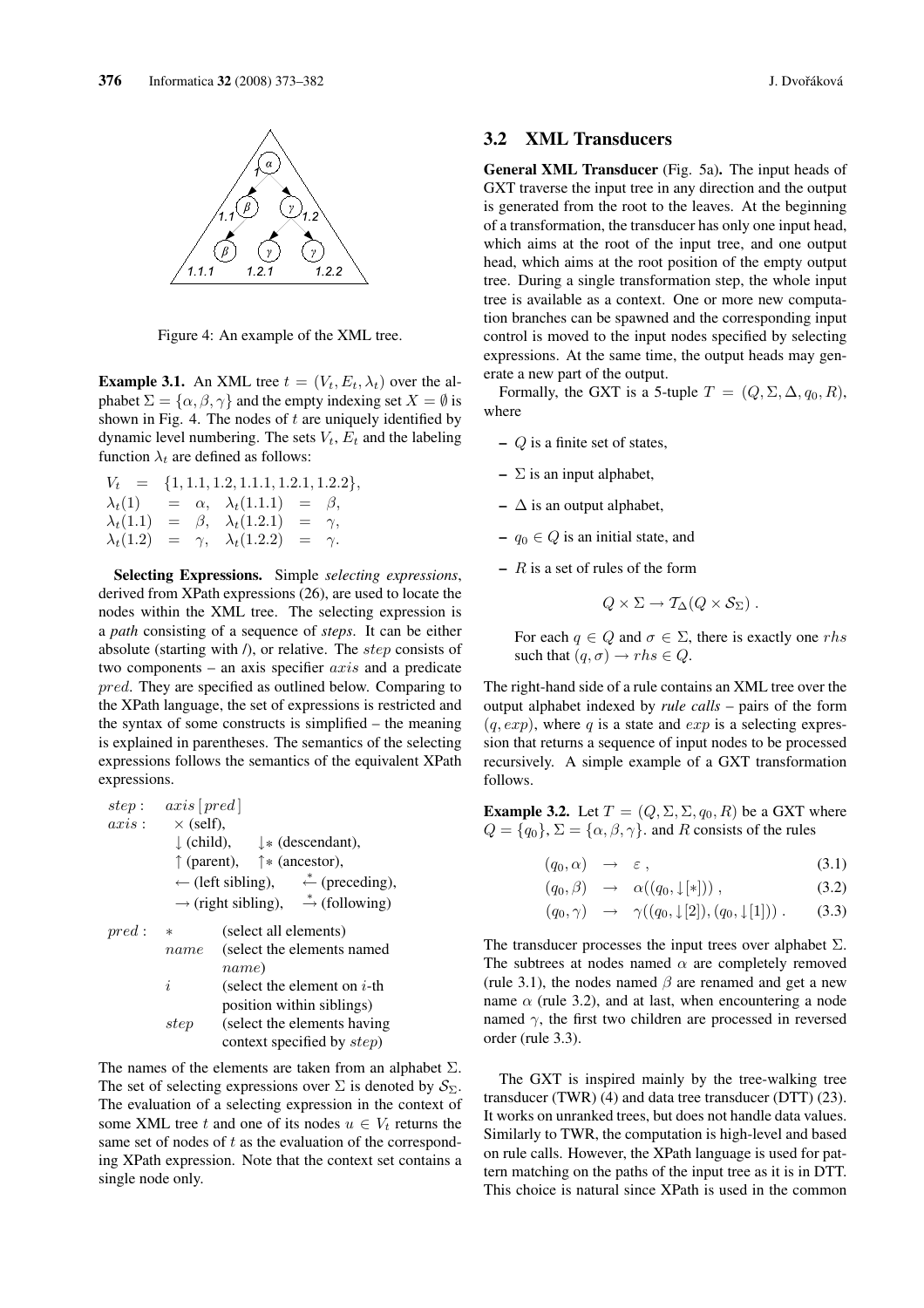general transformation languages (XSLT, XQuery). The GXT is tree-walking, i.e., the input tree is traversed in any direction. It allows more computation branches, but it is still sequential model in the sense that during a transformation step only a single rule call is processed.



Figure 5: The processing model of the transducers: (a) the  $GXT$ ; (b) the SXT.

**Streaming XML Transducer** (Fig. 5b). The SXT has a single input head that traverses the input tree in preorder, and a single output head that generates the output tree in preorder. Each node is visited twice during a single pass - once when moving top-down, and once when moving bottom-up. Thus, two types of SXT states are recognized  $(1)$  the states indicating the first visit of nodes and  $(2)$  the states indicating the second visit of nodes. During a single transformation step, the input head either moves one step in preorder or stays at the current position. At the same time, an output action is performed, depending on the type of rule applied. When applying a generating rule, a new part of the output is connected to the current position of the output head, and then the output head moves to the position under the rightmost leaf of the new part. When applying a *closing rule*, no output is generated, only the output head is moved one step upwards in preorder within the output tree.

Formally, the streaming XML transducer (SXT) is a 5tuple  $T = (Q, \Sigma, \Delta, q_0, R)$ , where

 $-Q = Q_1 \cup Q_2, Q_1 \cap Q_2 = \emptyset$  is a finite set of states,

- $-\Sigma$ ,  $\Delta$  are the same as in the case of GXT,
- $-q_0 \in Q_1$  is the initial state, and
- $-R = R_q \cup R_c$ ,  $R_q \cap R_c = \emptyset$  is a finite set of rules of the form:

$$
R_g: Q \times \Sigma \times Pos \rightarrow T_{\Delta}(Q \times S_{\Sigma})_r
$$
  

$$
R_c: Q \times \Sigma \times Pos \rightarrow Q \times S_{\Sigma}
$$

where  $Pos = \{leaf, no\text{-}leaf\} \times \{last, no\text{-}last\}^3$ . For each  $q \in Q$  and  $\sigma \in \Sigma$  there is at most one *rhs* such that for each  $pos \in Pos$  there is a rule  $(q, \sigma, pos) \rightarrow rhs \in R^4$ . Furthermore, for each  $(q, \sigma, pos) \rightarrow rhs \in R$ ,  $rec(rhs) = (q', exp)^5$ , one of the following preorder conditions holds:

1. moving downwards: 
$$
q \in Q_1
$$
, and  
\n $-pos[1] = no\text{-}leaf, q' \in Q_1, exp = \downarrow[1]$ , or  
\n $-pos[1] = leaf, q' \in Q_2, exp = \times[\ast]$ ,  
\n2. moving upwards:  $q \in Q_2$ , and  
\n $-pos[2] = no\text{-}last, q' \in Q_1, exp = \rightarrow[1]$ , or  
\n $-pos[2] = last, q' \in Q_2, exp = \uparrow[\ast]$ ,  
\n3. no input move:  $q, q'$  are of the same kind,  $exp = \times$ .

The left-hand side of a rule consists of a state, an element name and a node position. The position is used to determine the preorder move within the input tree and it consists of two predicates – the first one indicating a leaf node, and the second one indicating a last node among the siblings. The right-hand side is an XML tree rightmost indexed by a rule call.

#### 4 An example algorithm

 $\mathcal{L}$  $\mathbb{R}^2$ 

In this section, a particular streaming simulation designed within our framework is presented. In particular, a topdown GXT is simulated by an SXT extended with stack of the size proportional to the height of the input tree.

The stack-based simulation is efficient - in order to evaluate simple top-down selecting expressions in the branches of the input XML tree the memory size proportional to the length of the branches, which equals height of the input tree, is needed. However, it is shown that a restriction to stack is sufficient. First, the models considered are described formally.

**Restricted GXT.** The restricted GXT, called the top-down GXT (TGXT) differs from GXT in the rule definition -  $R$ is a set of rules of the form

$$
Q \times \Sigma \to \mathcal{T}_{\Delta}(Q \times top\text{-}\mathcal{S}_{\Sigma})
$$

where  $top\text{-}\mathcal{S}_{\Sigma}$  is a set of simple top-down selecting expressions. It is a subset of selecting expressions such that only top-down axis (*child* and *descendant*) and name predicates ( $[name]$ ) are allowed. The simulated TGXT must in addition satisfy two input-dependent conditions:

- 1. The TGXT is *order-preserving* if and only if, for each of its rules, the input nodes returned by the selecting expressions in the rhs are in preorder for arbitrary input tree t and  $u \in V_t$ .
- 2. The TGXT is *branch-disjoint* if and only if, for each of its rules, the input nodes returned by the selecting expressions in the rhs are disjoint for arbitrary input tree t and  $u \in V_t$ .

<sup>&</sup>lt;sup>3</sup>If  $pos \in Pos$  is a node position, its first component is referred by  $pos[1]$  and to its second component is referred by  $pos[2]$ .

<sup>&</sup>lt;sup>4</sup>This condition is necessary to keep the model deterministic.

 $5$ If  $rhs$  is a particular right-hand side, its rule call is referred by  $rec(rhs)$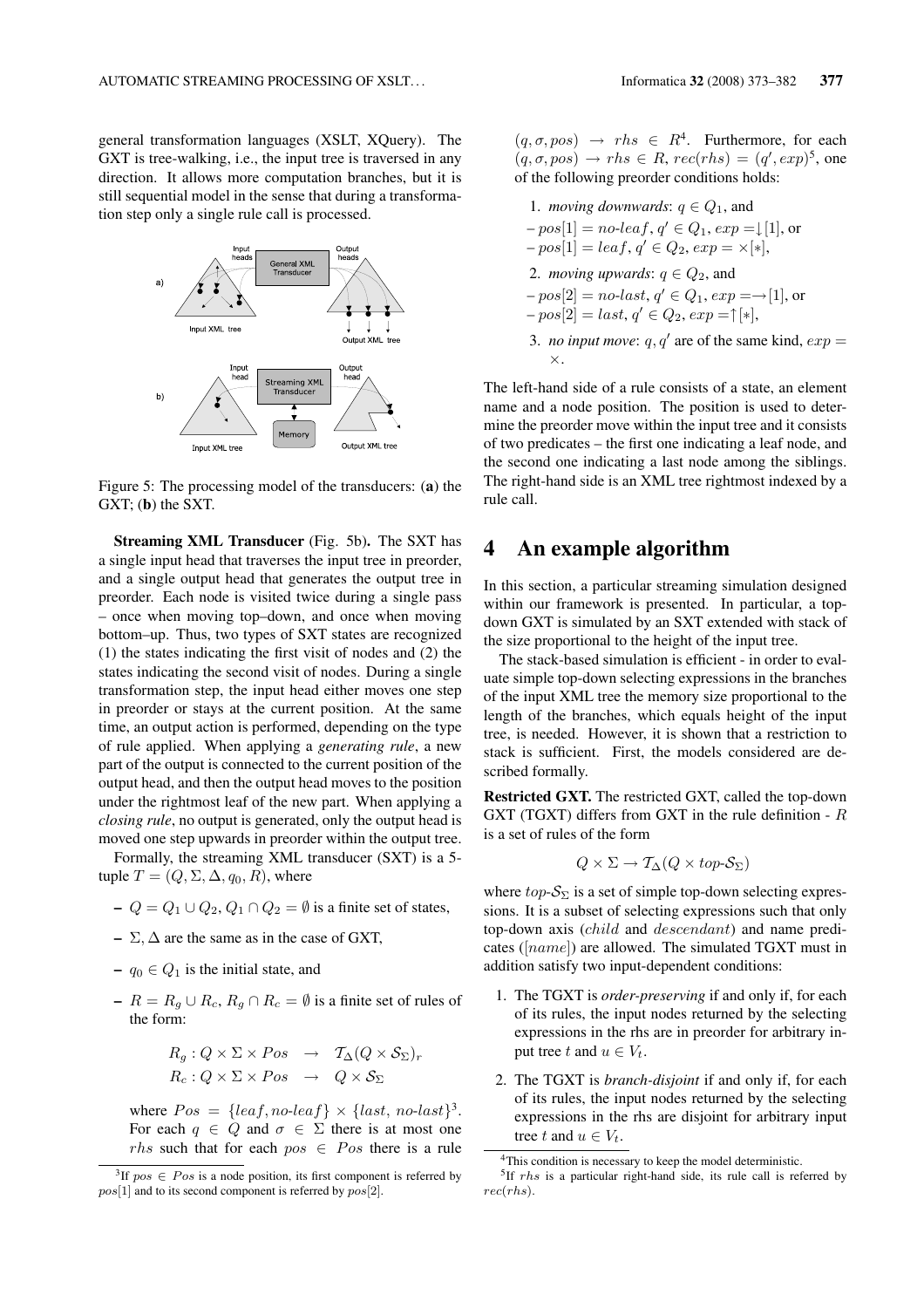Intuitively, if any of the conditions is not satisfied, it may happen that a part of the input tree disproportional to the height of the input tree must be stored in the memory and thus the stack-based simulation is not applicable.

Extended SXT. The extended SXT, called the stack-based SXT (SSXT) is a 7-tuple  $T = (Q, \Sigma, \Delta, \Gamma, q_0, z_0, R)$ where

- $-Q$ ,  $\Sigma$ ,  $\Delta$ ,  $q_0$  are the same as in the case of SXT,
- $\Gamma$  is a finite set of stack symbols,
- $z_0 \in \Gamma$  is the initial stack symbol, and
- $R$  is a finite set of rules of the form:

$$
R_g: Q \times \Sigma \times Pos \times \Gamma \rightarrow
$$
  
\n
$$
T_{\Delta}(Q \times S_{\Sigma} \times \Gamma^*)_r
$$
  
\n
$$
R_c: Q \times \Sigma \times Pos \times \Gamma \rightarrow Q \times S_{\Sigma} \times \Gamma^*
$$

The lhs now contains, in addition, the current top stack symbol, and the rhs contains a sequence of stack symbols to be put on the top of the stack. All other symbols have the same meaning as in the SXT.

#### **Construction of Simulating SSXT** 4.1

The formal proposition follows. It says that, for each orderpreserving and branch-disjoint TGXT, it is possible to construct an SSXT inducing equivalent translations.

**Proposition 4.1.** Let  $T = (Q, \Sigma, \Delta, q_0, R)$  be an orderpreserving and branch-disjoint TGXT. Then an SSXT T' exists such that, for each  $t_{in} \in \mathcal{T}_{\Sigma}$  and  $t_{out} \in \mathcal{T}_{\Delta}$ , if T translates  $t_{in}$  to  $t_{out}$  then  $T'$  translates  $t_{in}$  to  $t_{out}$ .

The simulation proceeds in cycles. During a cycle, a single transformation step of  $T$  is simulated, called the *current* transformation step. Such simulation consists of several transformation steps of  $T'$ . A cycle is driven by the cycle configuration that consists of three items:

- 1. *current context node* the current input node of  $T$  during the current transformation step,
- 2. *current rule* the rule of  $T$  applied during the current transformation step,
- 3. *matched rule call* a rule call of the current rule.

During the whole simulation, the matched rule call represents the leftmost<sup>6</sup> rule call, for which a match has been already found.

At the beginning of the simulation, the current context node is the root node of the input tree, the current rule is the rule of T of the form  $(q_0, \sigma) \rightarrow rhs$  where  $q_0$  is the initial state of T and  $\sigma$  is the name of the root of the input tree. The matched rule call is the left sentinel rule call which is

a virtual rule call positioned to the left from all other rule calls. This special rule call is used to initialize a new cycle. In case no error is encountered, a cycle includes two phases - an evaluation phase and a generation phase.

**Phase Alternation.** During the evaluation phase the input head of  $T'$  traverses the subtree at the current context node in preorder, and at the same time it evaluates all selecting expressions in the rule calls of the current rule. The evaluation is accomplished in a standard way by means of finite  $automata<sup>7</sup>$ . Three cases are distinguished depending on the result of the evaluation phase:

1. A matching node is found for exactly one rule call, and this rule call (newly-matched rule call) is either positioned to the right of the matched rule call or it equals the matched rule call.

This type of cycle is called an *entering cycle* since it takes place when the input head of  $T'$  is moving downwards, and a new rule call of the current rule is matched and "recursively" processed. The generation phase follows: The output head generates a specific part of the output fragment of the current rule. The part is a set of nodes that appear between the matched rule call and the newly-matched rule call. After the generation, the current cycle configuration is stored in the stack. The matched node becomes the new current context node. The rule of the form  $(q', \sigma') \rightarrow rhs$ where q' is the state in the newly-matched rule call and  $\sigma'$ is the name of the matched node becomes the new current rule, and the left sentinel rule call becomes the new current rule call. A new cycle starts driven by the new cycle configuration.

2. A matching node is found for two or more rule calls, or a matching node is found for a rule call that is positioned to the left of the matched rule call.

This situation occurs in case  $T$  is non-order-preserving and an error is reported.

3. No matching node is found and the whole subtree at the current context node has been traversed.

This type of cycle is called a returning cycle since it takes place when the input head of  $T'$  is moving upwards, the processing of some rule call is finished, and the control moves back to the processing of the rule containing this rule call. The current rule is denoted by  $r$ . The generation phase follows directly: The last part of the output fragment of  $r$  is generated. The top stack configuration becomes the new cycle configuration, and the new cycle starts.

### 5 **Design of XSLT streaming** processor

An automatic streaming processor for XSLT transformations is described which is based on the framework intro-

<sup>&</sup>lt;sup>6</sup>The positions of rule calls are always considered with respect to the preorder of the rhs of the rule.

<sup>&</sup>lt;sup>7</sup>This method was, for example, presented in the Y-Filter algorithm  $(5:8)$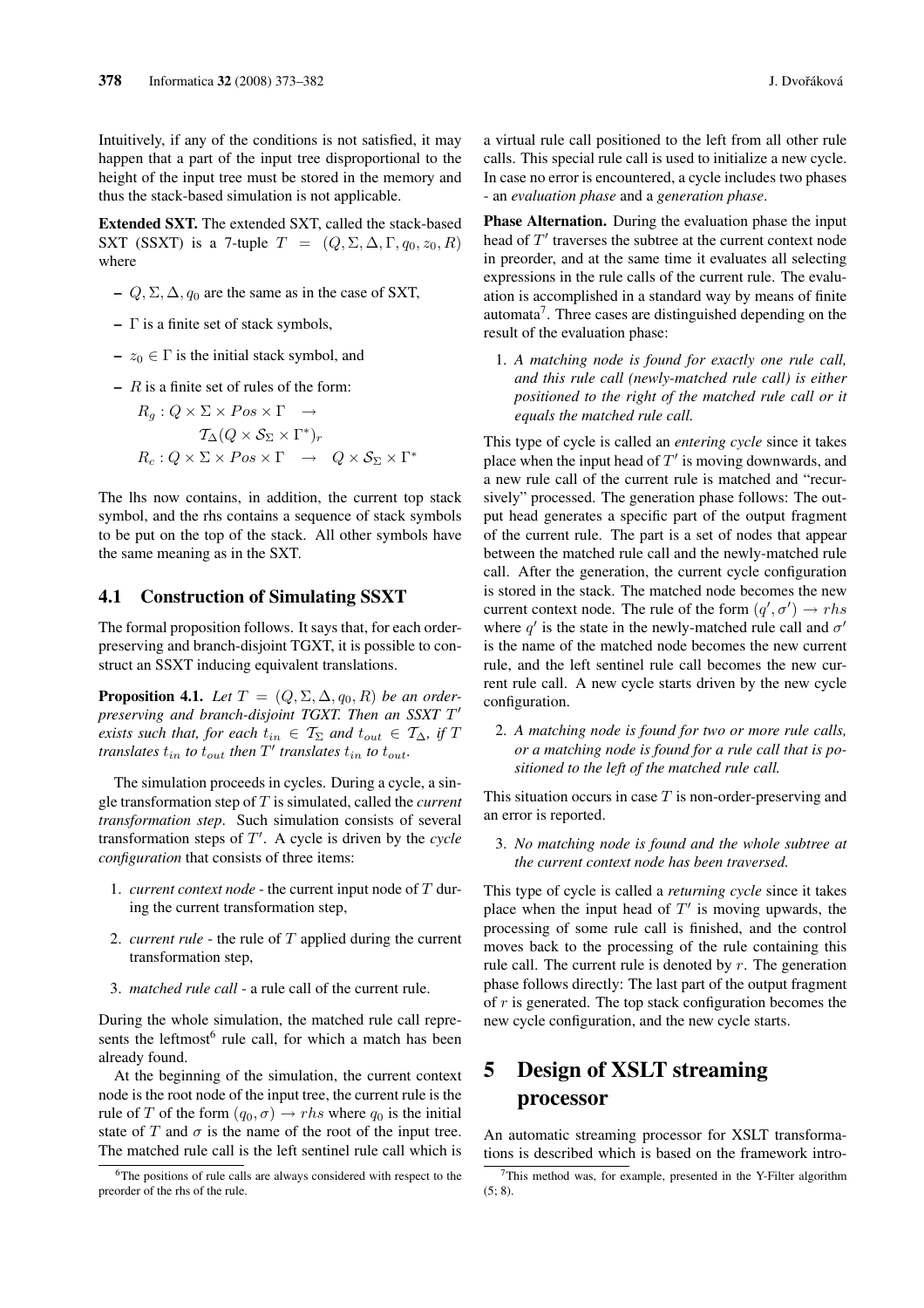duced. The models within the framework are abstract, and thus the framework provides means to develop efficient streaming algorithms for XML transformation subclasses at abstract level, and to adapt them to an arbitrary general transformation language. First, the general issues regarding the framework implementation are described, and then an adaptation for the XSLT transformation language is discussed in more detail.

#### $5.1$ **Framework Restrictions**

As mentioned in the previous section, the formal framework is restricted in several ways. Some of the restrictions can be easily overcome in the implementation, while others require more complex handling.

- 1. Restrictions on the XML document. Attributes and data values are associated with elements. They can be easily added to the implementation  $-$  if such construct needs to be processed, it is accessed using the same path like the parent element. On the other hand, if the construct needs to be generated in the output, the action is performed together with the generation of the parent element.
- 2. Restrictions on the selecting expressions. The simple selecting expressions used capture the typical problems that arise during the streaming location of the nodes in XML document (context references in predicates, backward axis). Other constructs must be handled separately  $-$  however, the techniques used for constructs included in our restricted set may be often exploited. Moreover, there has been already carried on a research on the streaming processing of large subsets of XPath language (see Section 6 for overview).
- 3. Restrictions on the general transformation language. A part of the restrictions in GXT results from the restrictions on selecting expressions, and others are caused by excluding certain general transformation constructs, such as loops, variables, functions. However, the GXT models transformations that reorder the nodes within an XML tree with respect to the document order, which is probably the most important issue in streaming processing of XML transformations if the specific issues concerning selecting expression evaluation are not considered.

# 5.2 Adaptation for XSLT

Let us now describe the design of the prototype XSLT streaming processor. The GXT represents an abstract model for general transformation languages. Since our intention is to adapt the framework for the XSLT language, it does not need to be implemented directly. Instead, we are looking for a correspondence between restricted GXTs and XSLT subsets. The GXT models the XSLT transformations driven by the structure of the input document. Thus, each

XSLT stylesheet consisting of a list of simple templates activated by structure and mode can be directly converted to GXT. The matching element of such simple template is referenced by a name only and the body of the template may contain several output elements (possibly nested) and calls for applying another templates. The template is called by a selecting expression and a mode.

Specifically, an XSLT stylesheet xsl convertible to GXT consists of (1) an initializing template and (2) several rule templates. The *initializing template* sets the current mode to the initial state of the GXT.

```
<xsl:template match="/">
   <xsl:apply-templates
        select="child::*" mode="q0"/>
</xsl:template>
```
Each *rule template* can be directly translated to a single rule of GXT. It is of the following form.

```
<xsl:template match="name" mode="q">
   ... template body ...
</xsl:template>
```
The resulting GXT rule r is of the form  $(q, name) \rightarrow rhs$  Thus, the left-hand side consists of the element name in the match attribute and the state in the mode attribute. The  $rhs$  is created by translation of the template body as described below.

The template body contains a sequence of (possibly nested) output elements and apply-templates constructs. An output element named name is specified directly as a pair of tags (alternatively, the element construct might be used):

```
<name>
    ... element content ...
\langle/name>
```
The apply-templates construct has a select attribute that contains a selecting expression, and a mode attribute that represents a state of the resulting GXT.

```
<xsl:apply-templates
        select="selexp" mode="q'"/>
```
Each apply-templates construct can be translated to a single rule call. For the case above, a rule call of the form  $(q',\text{selexp})$  is obtained.

The rhs of the rule  $r$  is created from the template body so that each output element corresponds to a single node of  $rhs$  and each apply-templates construct corresponds to a single rule call of  $rhs$ . The structure of  $rhs$  is determined by nesting of the output elements and apply-templates constructs in the template body. The resulting GXT is of the form  $T = (Q, \Sigma, \Delta, q_0, R)$  where

- $-Q$  contains the modes appearing in xsl,
- $-$  R contains the rules created by translation from particular rule templates as described above. Moreover,  $R$  contains rule of the form

$$
(q,\sigma)\rightarrow (q,\texttt{child}[*])
$$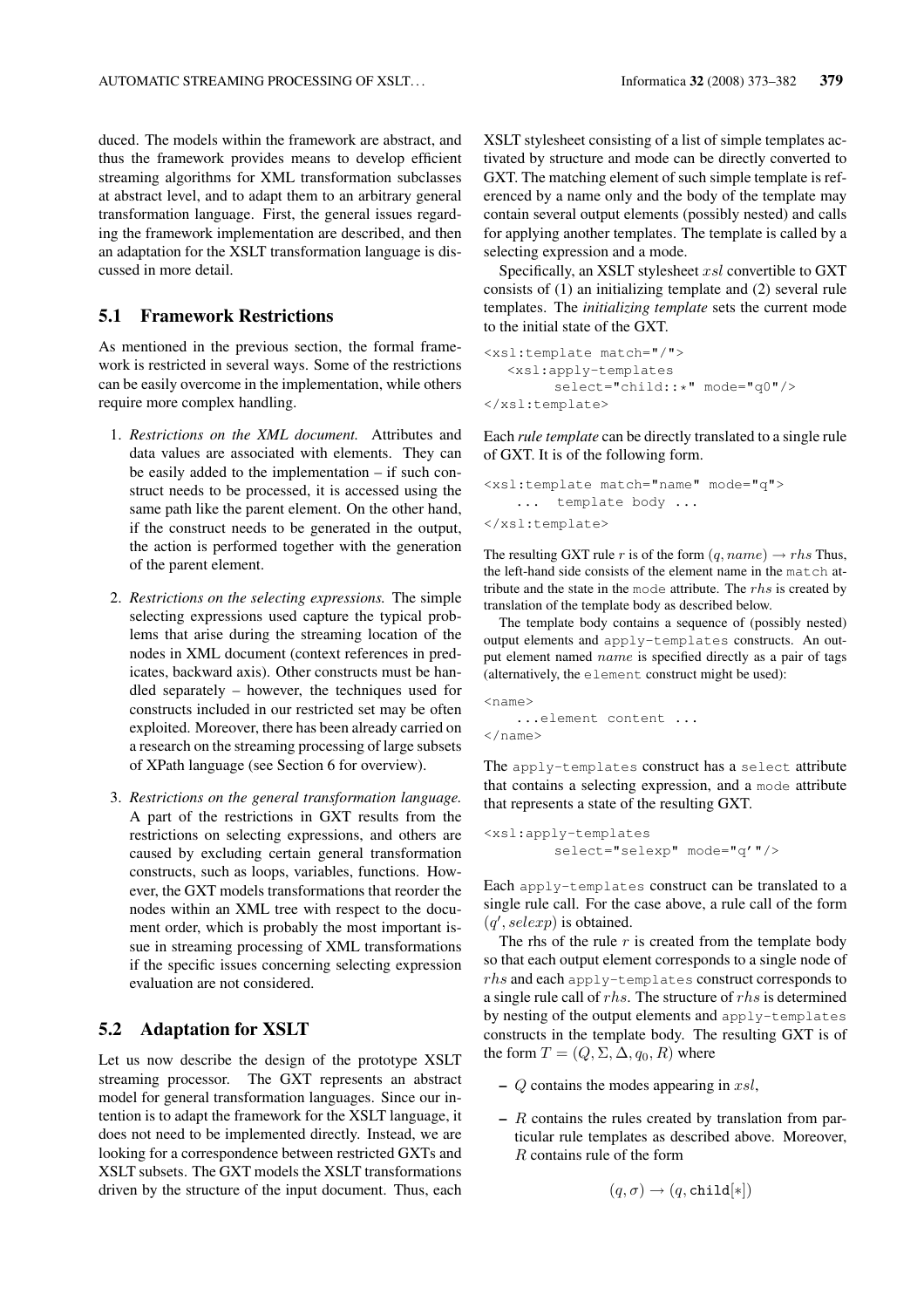

Figure 6: An implementation of the framework for XSLT language.

for each mode q and name  $\sigma \in \Sigma$  such that xsl does not contain a template matching  $\sigma$  in the mode q. Such additional rules correspond to the XSLT implicit builtin rule templates<sup>8</sup>.

In a similar way, XSLT subsets corresponding to restricted GXTs can be identified. According to the principle of the formal framework, a restricted GXT  $(GXT_r)$  can be simulated by some extended SXT  $(SXT_e)$  such that the simulation algorithm is known. Then XSLT stylesheets from the XSLT subset associated with  $GXT<sub>r</sub>$  can be converted to  $SXT_e$  using the simulation algorithm. The conversion can be performed automatically since the simulation algorithm exactly determines how to convert constructs of the given XSLT subset into the rules of  $SXT_e$ . The resulting  $SXT_e$  is constructed explicitly as an object and its method  $transform()$  performs streaming processing of the transformation specified by the stylesheet. The relation between the formal framework and the implementation for XSLT is shown in Fig. 6.

#### 5.3 **Modules of Streaming Processor**

To sum up, the streaming processor works in three steps (see also Fig.  $7$ ):

- 1. Analysis. The analyzer examines the constructs in the input XSLT stylesheet (both XPath constructs and XSLT constructs themselves). It checks whether there is specified an XSLT subset that allows all the constructs encountered. If there are more such subsets, the smallest one is chosen.
- 2. Translation. The translator creates an object for the extended SXT associated with the XSLT subset chosen. The creation is automatic, following the simulation algorithm provided for the XSLT subset.
- 3. Processing. The method transform() of the new SXT object is run on the input XML document. The streaming transformation performed is equivalent to the one specified by the input XSLT stylesheet.



Figure 7: Modules os the automatic streaming processor.

#### **Related work** 6

Most of the earlier work was devoted to analyzing the streaming processing of the querying language XPath (1, 2, 6; 7; 14; 16; 22; 24). Recently, several streaming processors for the transformation languages XQuery and XSLT have appeared.

XML Streaming Machine (XSM) (19) processes a subset of XQuery on XML streams without attributes and recursive structures. It is based on a model called XML streaming transducer. The processor have been tested on XML documents of various sizes against a simple query. Using XSM the processing time grows linearly with the document size, while in the case of standard XOuery processors the time grows superlinearly. However, more complex queries have not been tested.

 $BEA/XQRL$  (12) is a streaming processor that implements full XQuery. The processor was compared with Xalan-J XSLT processor on the set of 25 transformations and another test was carried on XMark Benchmarks. BEA processor was fast on small input documents, however, the processing of large documents was slower since the optimizations specially designed for XML streams are limited in this engine.

FluXOuery (17) is a streaming XOuery processor based on a new internal query language  $FluX$  which extends XQuery with constructs for streaming processing. XQuery query is converted into FluX and the memory size is optimized by examining the query as well as the input DTD. FluXQuery supports a subset of XQuery. The engine was benchmarked against XQuery processors Galax and AnonX on selected queries of the XMark benchmark. The results show that FluXQuery consumes less memory and runtime.

SPM (Streaming Processing Model) (15) is a simple one-pass streaming XSLT processor without an additional memory. Authors present a procedure that tries to converts a given XSLT stylesheet into SPM. However, no algorithm for testing the streamability of XSLT is introduced, and thus the class of XSLT transformations captured by SPM is not clearly characterized.

The effectiveness of the processors mentioned was examined only through empirical tests. The test results show that streaming processors tend indeed to be less time and space consuming than tree-based processors. However, since no formal characterizations of the transformation class captured were given, the results hold only for a few

<sup>&</sup>lt;sup>8</sup>The built-in XSLT rules actually ensure that the resulting GXT is complete. Note that it is also deterministic since  $xsl$  cannot contain two templates matching the same name in the same mode by definition of the valid XSLT stylesheet.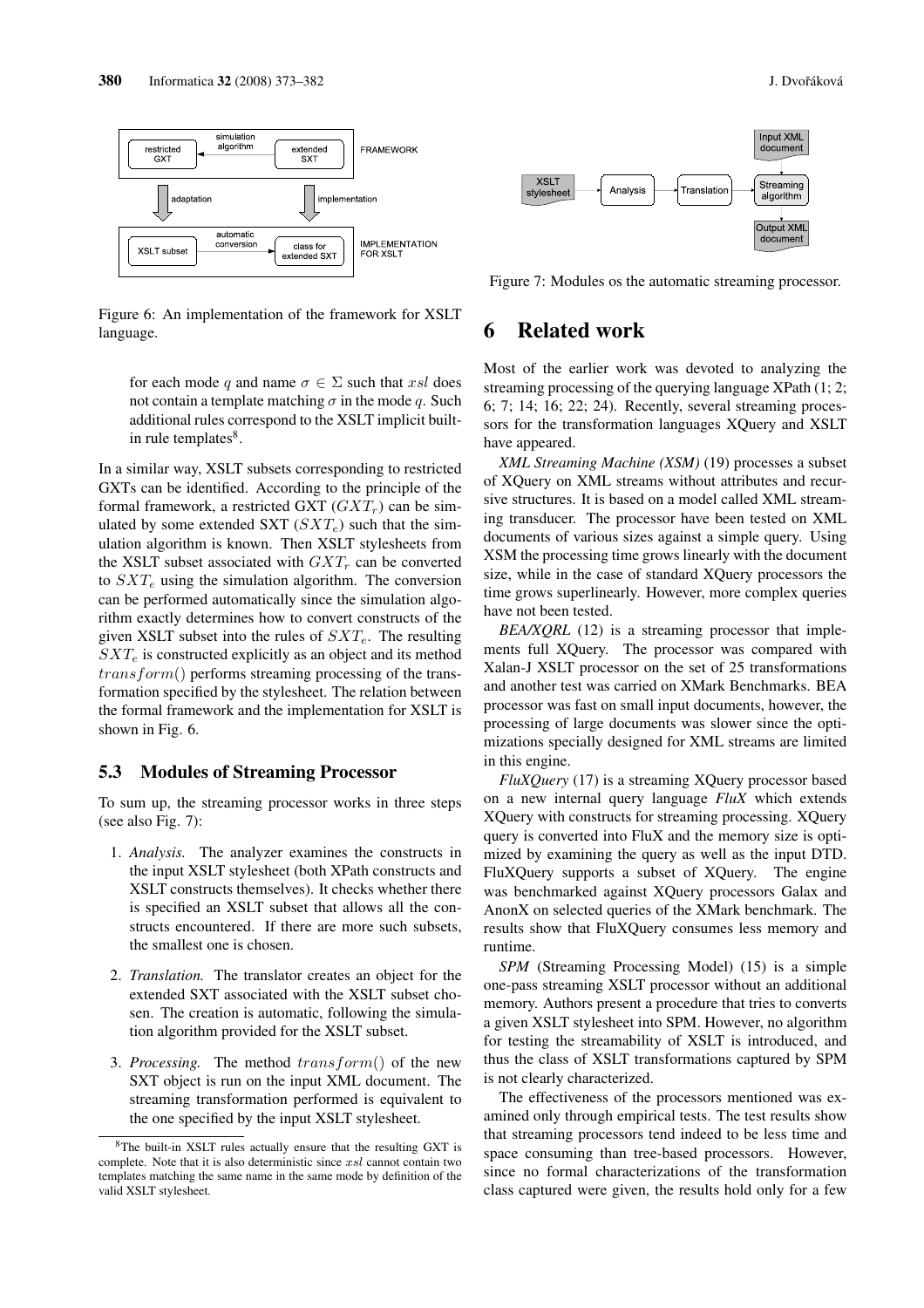(typically one or two) XML transformations chosen for experiments.

In other approaches  $(3; 13; 21)$ , a new specification language is developed which supports streaming processing, and the streaming processor for this new language is designed. In all cases the connection to the commonly used transformation languages is not clearly stated and the computational complexity of the streaming processing is not addressed.

#### 7 Implementation

The formal framework introduced has been implemented on .Net platform. The pilot implementation includes the stack-based algorithm described in Section 4. The evaluation of the algorithm implementation shows that it is highly efficient in practice - it requires memory proportional to the depth of the input XML document. Since this depth is generally not depending on the document size and common XML documents are relatively shallow (99% of XML documents have fewer than 8 levels whereas the average depth is 4 according to  $(20)$ ), the memory requirements for most of the XML documents are constant, independent to the document size. On the contrary, standard XSLT processors are tree-based and thus require memory proportional to the document size. We refer the reader to  $(11)$  for a more detailed description of the stack-based algorithm implementation and evaluation.

#### 8 **Conclusion**

A design of an automatic streaming processor for XSLT transformations have been presented. Comparing to other similar processors, the contribution of our approach is that the resource usage for streaming processing of particular types of XSLT transformations is known. Our processor includes several streaming algorithms, and it automatically chooses the most efficient one for a given XSLT stylesheet. The process of choice has a solid formal base  $-$  a framework consisting of tree transducers that serve as models both for the streaming algorithms and for the transformation types.

In the future work, we plan to include algorithms for the local and non-order-preserving transformations to obtain a processor for a a large subset of practically needed XML transformations. We intend to demonstrate the usage of such processor by integration into the Trisolda semantic repository and carry out performance tests and comparison to other implementations subsequently.

## **Acknowledgement**

This work was supported in part by the grant VEGA 1/3106/06.

# **References**

- [1] Z. Bar-Yossef, M. Fontoura, and V. Josifovski. On the Memory Requirements of XPath Evaluation over XML Streams. In PODS '04: Proceedings of the twenty-third ACM SIGMOD-SIGACT-SIGART symposium on Principles of database systems, pages 177-188, New York, NY, USA, 2004. ACM.
- [2] C. Barton, P. Charles, D. Goyal, M. Raghavchari, M. Fontoura, and V. Josifovski. An Algorithm for Streaming XPath Processing With Forward and Backward Axis. In Proceedings of ICDE 2003, 2003.
- [3] O. Becker. Transforming XML on the Fly. In Proceedings of XML Europe 2003, 2003.
- [4] G. J. Bex, S. Maneth, and F. Neven. A Formal Model for an Expressive Fragment of XSLT. Inf. Syst., 27(1):21-39, 2002.
- [5] N. Bruno, L. Gravano, N. Koudas, and D. Srivastava. XML & Data Streams. In Stream Data Management, pages 59–82. Springer Verlag, 2005.
- [6] F. Bry, F. Coskun, S. Durmaz, T. Furche, D. Olteanu, and M. Spannagel. The XML Stream Query Processor SPEX. In Proceedings of ICDE 2005, pages 1120-1121, 2005.
- [7] Y. Chen, S. B. Davidson, and Y. Zheng. An Efficient XPath Query Processor for XML Streams. In Proceedings of ICDE 2006, pages 79-79, 2006.
- [8] Y. Diao, M. Altinel, M. J. Franklin, H. Zhang, and P. Fischer. Path Sharing and Predicate Evaluation for High-performance XML Filtering. ACM Trans. Database Syst., 28(4):467-516, 2003.
- [9] J. Dokulil, J. Tykal, J. Yaghob, and F. Zavoral. Semantic Web Repository And Interfaces. In International Conference on Advances in Semantic Processing SEMAPRO 2007. IEEE Computer Society, 2007.
- [10] J. Dvořáková and B. Rovan. A Transducer-Based Framework for Streaming XML Transformations. In Proceedings of SOFSEM (2) 2007, pages 50-60, 2007.
- [11] J. Dvořáková and F. Zavoral. An Implementation Framework for Efficient XSLT Processing. In Proceedings of IDC 2008, Studies in Computational In*telligence*, Springer-Verlag, 2008.
- [12] D. Florescu, C. Hillery, D. Kossmann, P. Lucas, F. Riccardi, T. Westmann, M. J. Carey, A. Sundararajan, and G. Agrawal. The BEA/XQRL Streaming XQuery Processor. In Proceedings of VLDB 2003, pages 997-1008, 2003.